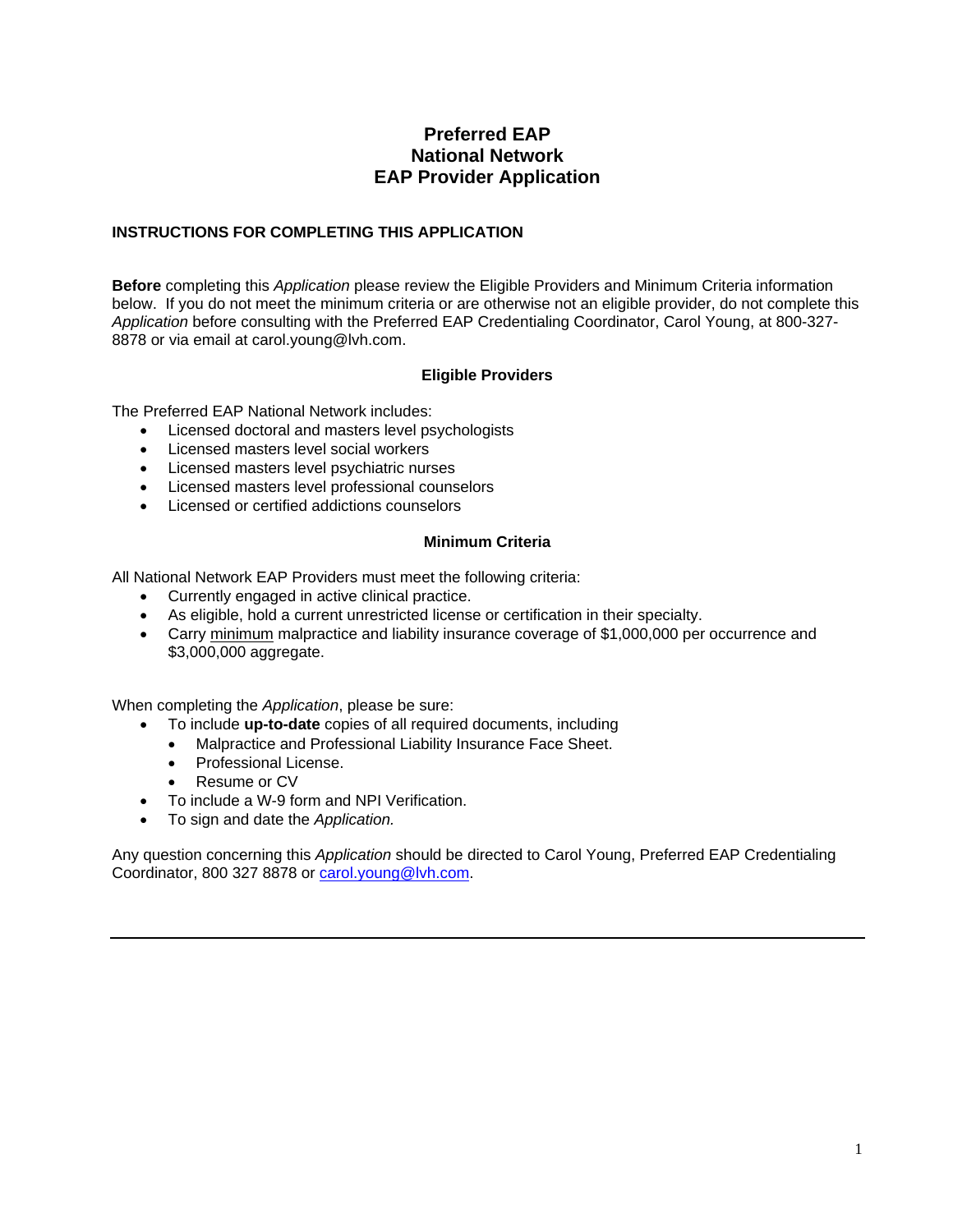#### **Please type or print**

#### **I. Provider Identification**

| A. Name             |              |                           |  | $\exists$ Male $\Box$ Female |
|---------------------|--------------|---------------------------|--|------------------------------|
| LAST                | <b>FIRST</b> | M.I.                      |  |                              |
| Date of Birth<br>В. |              | C. Social Security Number |  |                              |

#### **II. Billing and Practice Information**

Please provide practice information for each office in which you see patients and billing information for each tax identification number under which you currently bill.

| A. Primary Practice Address       |                                                                                                                                                                                                                                                                                          |                                                     |                                                                                                                                                                                                                                                                                                                     |
|-----------------------------------|------------------------------------------------------------------------------------------------------------------------------------------------------------------------------------------------------------------------------------------------------------------------------------------|-----------------------------------------------------|---------------------------------------------------------------------------------------------------------------------------------------------------------------------------------------------------------------------------------------------------------------------------------------------------------------------|
|                                   |                                                                                                                                                                                                                                                                                          |                                                     |                                                                                                                                                                                                                                                                                                                     |
|                                   |                                                                                                                                                                                                                                                                                          |                                                     |                                                                                                                                                                                                                                                                                                                     |
|                                   |                                                                                                                                                                                                                                                                                          |                                                     | City: _______________________________County: ___________________________________                                                                                                                                                                                                                                    |
|                                   |                                                                                                                                                                                                                                                                                          |                                                     |                                                                                                                                                                                                                                                                                                                     |
|                                   |                                                                                                                                                                                                                                                                                          |                                                     |                                                                                                                                                                                                                                                                                                                     |
| 2. Phone Numbers:                 |                                                                                                                                                                                                                                                                                          |                                                     |                                                                                                                                                                                                                                                                                                                     |
|                                   |                                                                                                                                                                                                                                                                                          |                                                     |                                                                                                                                                                                                                                                                                                                     |
| Billing:                          |                                                                                                                                                                                                                                                                                          |                                                     |                                                                                                                                                                                                                                                                                                                     |
| Fax: F                            |                                                                                                                                                                                                                                                                                          |                                                     | $\frac{1}{2}$ $\frac{1}{2}$ $\frac{1}{2}$ $\frac{1}{2}$ $\frac{1}{2}$ $\frac{1}{2}$ $\frac{1}{2}$ $\frac{1}{2}$ $\frac{1}{2}$ $\frac{1}{2}$ $\frac{1}{2}$ $\frac{1}{2}$ $\frac{1}{2}$ $\frac{1}{2}$ $\frac{1}{2}$ $\frac{1}{2}$ $\frac{1}{2}$ $\frac{1}{2}$ $\frac{1}{2}$ $\frac{1}{2}$ $\frac{1}{2}$ $\frac{1}{2}$ |
|                                   |                                                                                                                                                                                                                                                                                          |                                                     | □Practice address □Mailing address □Remittance address                                                                                                                                                                                                                                                              |
|                                   | $NPI#$ and $\frac{1}{2}$ and $\frac{1}{2}$ and $\frac{1}{2}$ and $\frac{1}{2}$ and $\frac{1}{2}$ and $\frac{1}{2}$ and $\frac{1}{2}$ and $\frac{1}{2}$ and $\frac{1}{2}$ and $\frac{1}{2}$ and $\frac{1}{2}$ and $\frac{1}{2}$ and $\frac{1}{2}$ and $\frac{1}{2}$ and $\frac{1}{2}$ and |                                                     |                                                                                                                                                                                                                                                                                                                     |
| <b>B. Second Practice Address</b> |                                                                                                                                                                                                                                                                                          |                                                     |                                                                                                                                                                                                                                                                                                                     |
|                                   |                                                                                                                                                                                                                                                                                          |                                                     |                                                                                                                                                                                                                                                                                                                     |
|                                   |                                                                                                                                                                                                                                                                                          |                                                     |                                                                                                                                                                                                                                                                                                                     |
|                                   |                                                                                                                                                                                                                                                                                          |                                                     | City: City: County: County:                                                                                                                                                                                                                                                                                         |
| e-mail:                           |                                                                                                                                                                                                                                                                                          |                                                     |                                                                                                                                                                                                                                                                                                                     |
| 2. Phone Numbers:                 |                                                                                                                                                                                                                                                                                          |                                                     |                                                                                                                                                                                                                                                                                                                     |
|                                   |                                                                                                                                                                                                                                                                                          |                                                     |                                                                                                                                                                                                                                                                                                                     |
| Billing:                          |                                                                                                                                                                                                                                                                                          | $(\_\_)$ _______ - ________________ ext ___________ | Tax ID# __________________________________(Please submit a W-9 form.)                                                                                                                                                                                                                                               |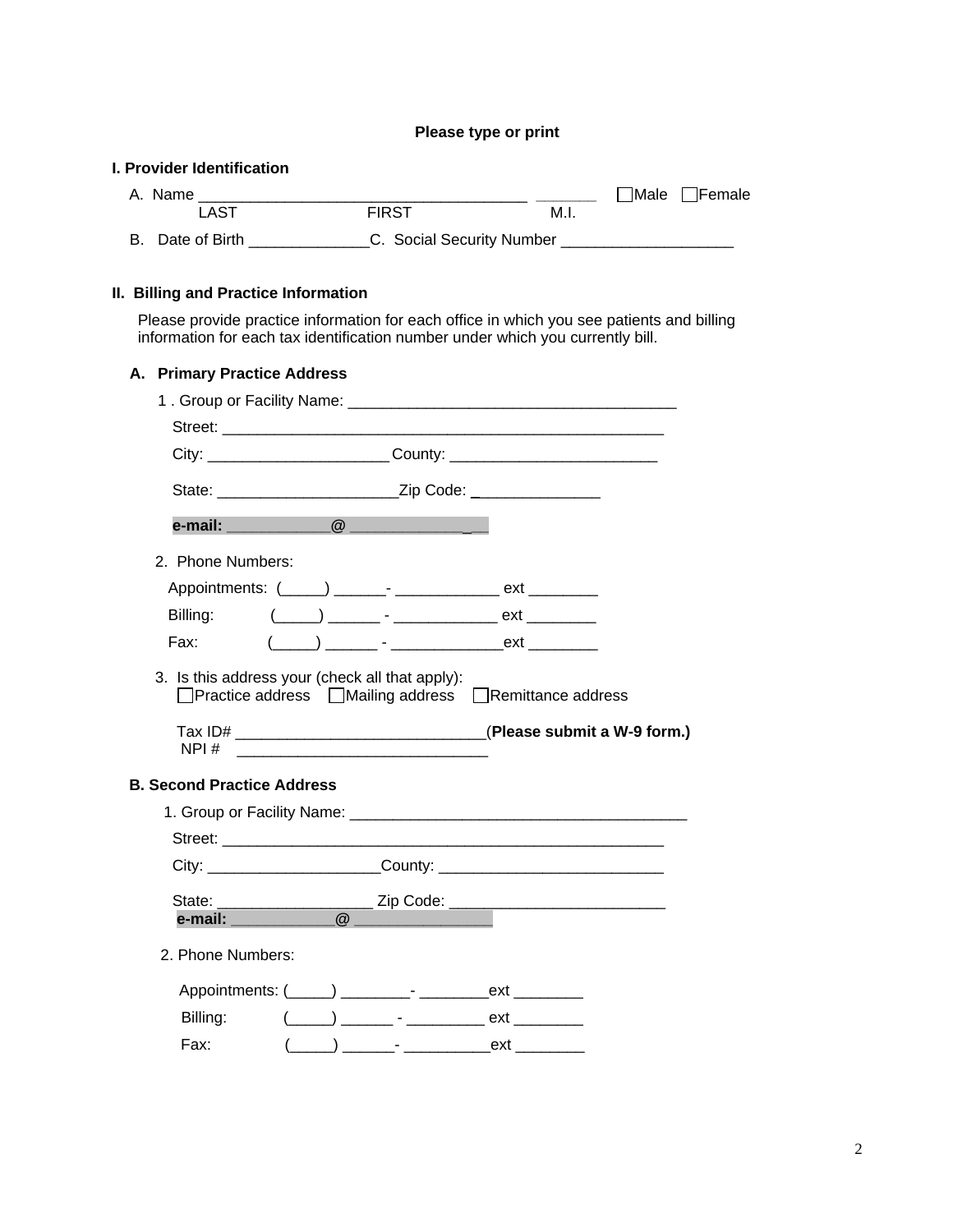## **III. Credentialing**

| B. Name of graduate school which corresponds with the highest professional degree checked above.                                                                                                                         |                              |                         |
|--------------------------------------------------------------------------------------------------------------------------------------------------------------------------------------------------------------------------|------------------------------|-------------------------|
|                                                                                                                                                                                                                          |                              |                         |
|                                                                                                                                                                                                                          |                              |                         |
|                                                                                                                                                                                                                          |                              |                         |
|                                                                                                                                                                                                                          |                              |                         |
| <b>IV. Liability History</b>                                                                                                                                                                                             |                              |                         |
| A. Complete the following information about your malpractice insurance for the past<br>Five (5) years. Include information for every carrier\workplace during past five<br>years. Attach additional sheets if necessary. |                              |                         |
|                                                                                                                                                                                                                          |                              |                         |
|                                                                                                                                                                                                                          |                              |                         |
|                                                                                                                                                                                                                          |                              |                         |
|                                                                                                                                                                                                                          |                              |                         |
| Zip Code: ______________________                                                                                                                                                                                         |                              |                         |
| Levels: \$ ___________________ per occurrence \$ _____________________per aggregate                                                                                                                                      |                              |                         |
| If Group/Organization policy, please list name below.                                                                                                                                                                    |                              |                         |
|                                                                                                                                                                                                                          |                              |                         |
|                                                                                                                                                                                                                          |                              |                         |
| <b>V. Practice Patterns</b>                                                                                                                                                                                              |                              |                         |
| A. Client Population: (Check the age ranges for which you offer services):<br>□ Young Child (0-5)<br>□ Adolescent (13-17) □ ○ Older Adult (65+)                                                                          |                              |                         |
| Older Child (6-12)                                                                                                                                                                                                       |                              | □ Adult (18-24)         |
| B. Disorders (Check all that apply):<br><b>Anxiety Disorders</b>                                                                                                                                                         | Addictions                   | HIV/Aid                 |
| <b>Mood Disorders</b>                                                                                                                                                                                                    | <b>ADHD</b>                  | Sexual/Gender Disorders |
| Abuse-Sexual/Physical                                                                                                                                                                                                    | <b>Personality Disorders</b> |                         |
| <b>Dissociative Disorders</b>                                                                                                                                                                                            | Adjustment/Conduct           |                         |
| Psychosomatic/Somatoform                                                                                                                                                                                                 | <b>Eating Disorders</b>      |                         |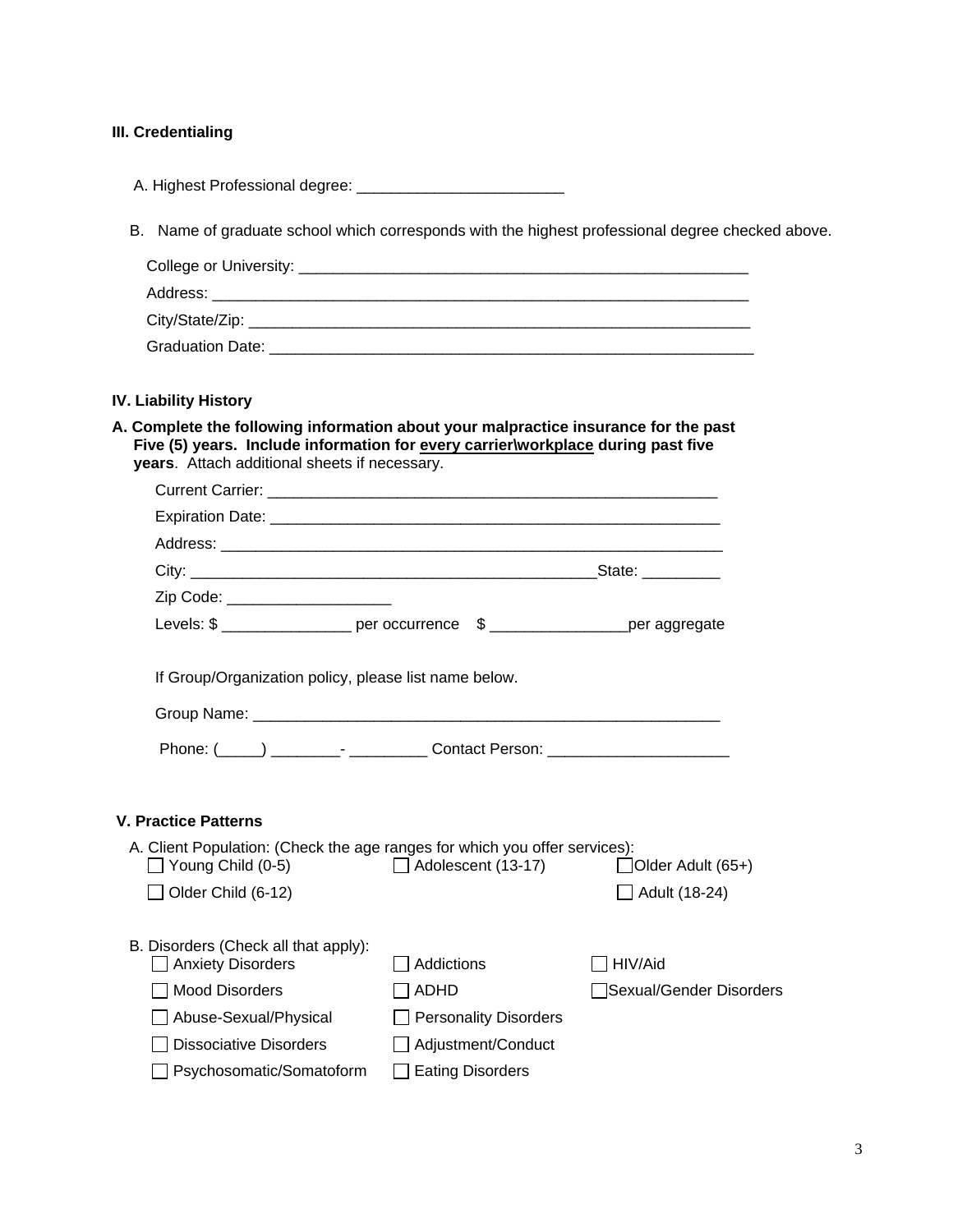#### **VI. Attestations**

**If you answer "Yes" to any of the following questions, please attach a complete written explanation. If you have been named in a malpractice action, please include a complete copy of the original complaint and the order of settlement.** 

|             |                                                                                                                                                                                                                                                                         | <b>Yes</b> | <b>No</b> |
|-------------|-------------------------------------------------------------------------------------------------------------------------------------------------------------------------------------------------------------------------------------------------------------------------|------------|-----------|
| 1.          | Have you ever been named in a malpractice action?                                                                                                                                                                                                                       |            |           |
| 2.          | Have you ever had any professional liability cases pending, any<br>settlements made, or any judgments entered against you?                                                                                                                                              |            |           |
| 3.          | Have you ever been denied malpractice insurance coverage by any<br>carrier as a result of previous malpractice liability experience?                                                                                                                                    |            |           |
| 4.          | Has your license or certification to practice in any jurisdiction ever<br>been denied, limited, restricted, revoked, suspended, voluntarily<br>relinquished, terminated, subjected to disciplinary action, nor renewed<br>or otherwise acted upon in an adverse manner? |            |           |
| 5.          | Have you ever been suspended, fined, disciplined, or otherwise<br>sanctioned or excluded from receiving payment under Medicaid<br>or Medicare?                                                                                                                          |            |           |
| 6.          | Have you ever been subjected to disciplinary action by any medical<br>organization, public agency, MCO, HMO or other provider network<br>or organization?                                                                                                               |            |           |
| $7_{\cdot}$ | Has any hospital or facility ever dismissed you from its staff?                                                                                                                                                                                                         |            |           |
| 8.          | Have you ever been convicted of a criminal offense other than a<br>minor traffic violation?                                                                                                                                                                             |            |           |
| 9.          | Are you presently using illegal drugs?                                                                                                                                                                                                                                  |            |           |
|             | 10. Do you have an impairment which, even with reasonable accommo-<br>dation, would interfere with your ability to provide professional<br>services?                                                                                                                    |            |           |